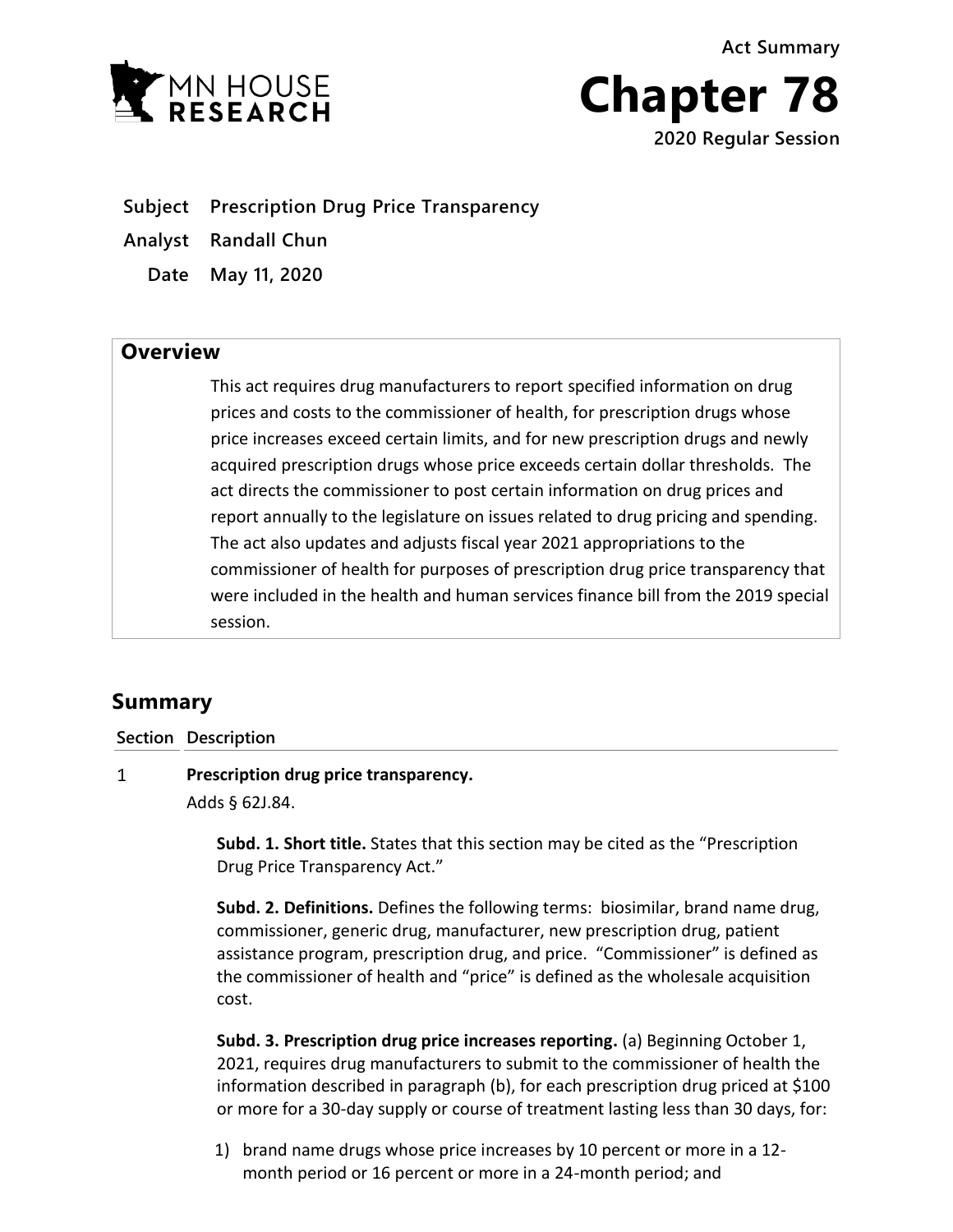2) generic drugs whose price increases by 50 percent or more over the previous 12-month period.

(b) For those drugs described in paragraph (a), requires a manufacturer to submit to the commissioner within 60 days of the price increase, in the form and manner prescribed by the commissioner, the following information:

- 1) name and price of the drug and the net increase;
- 2) the factors that contributed to the price increase;
- 3) name of any available generic version;
- 4) the introductory price when approved for marketing and the net yearly increase during the previous five years;
- 5) the direct costs incurred by the manufacturer related to manufacture, marketing, and distribution;
- 6) the total sales revenue for the drug during the previous 12-month period;
- 7) the manufacturer's net profit attributable to the drug during the previous 12 month period;
- 8) the total amount of financial assistance provided through any patient assistance programs;
- 9) any agreement contingent upon any delay in marketing a generic version;
- 10) the patent expiration date;
- 11) name and location of the company; and
- 12) if a brand name drug, the ten highest prices paid for the drug during the previous calendar year in any country other than the U.S.

(c) Allows the manufacturer to submit any documentation necessary to support the information reported.

**Subd. 4. New prescription drug price reporting.** (a) Beginning October 1, 2021, requires a manufacturer to report to the commissioner the following information within 60 days of introducing a new brand name drug with a price greater than the tier threshold established by the Centers for Medicare and Medicaid Services (CMS) for a 30-day supply of specialty drugs for the Medicare Part D program or a new generic or biosimilar drug with a price greater than the tier threshold established by CMS for a 30-day supply of specialty drugs for the Medicare Part D program that is not at least 15 percent lower than the referenced brand name drug when the generic or biosimilar drug is launched:

- 1) the price of the drug;
- 2) whether the FDA granted the drug a breakthrough therapy designation or priority review;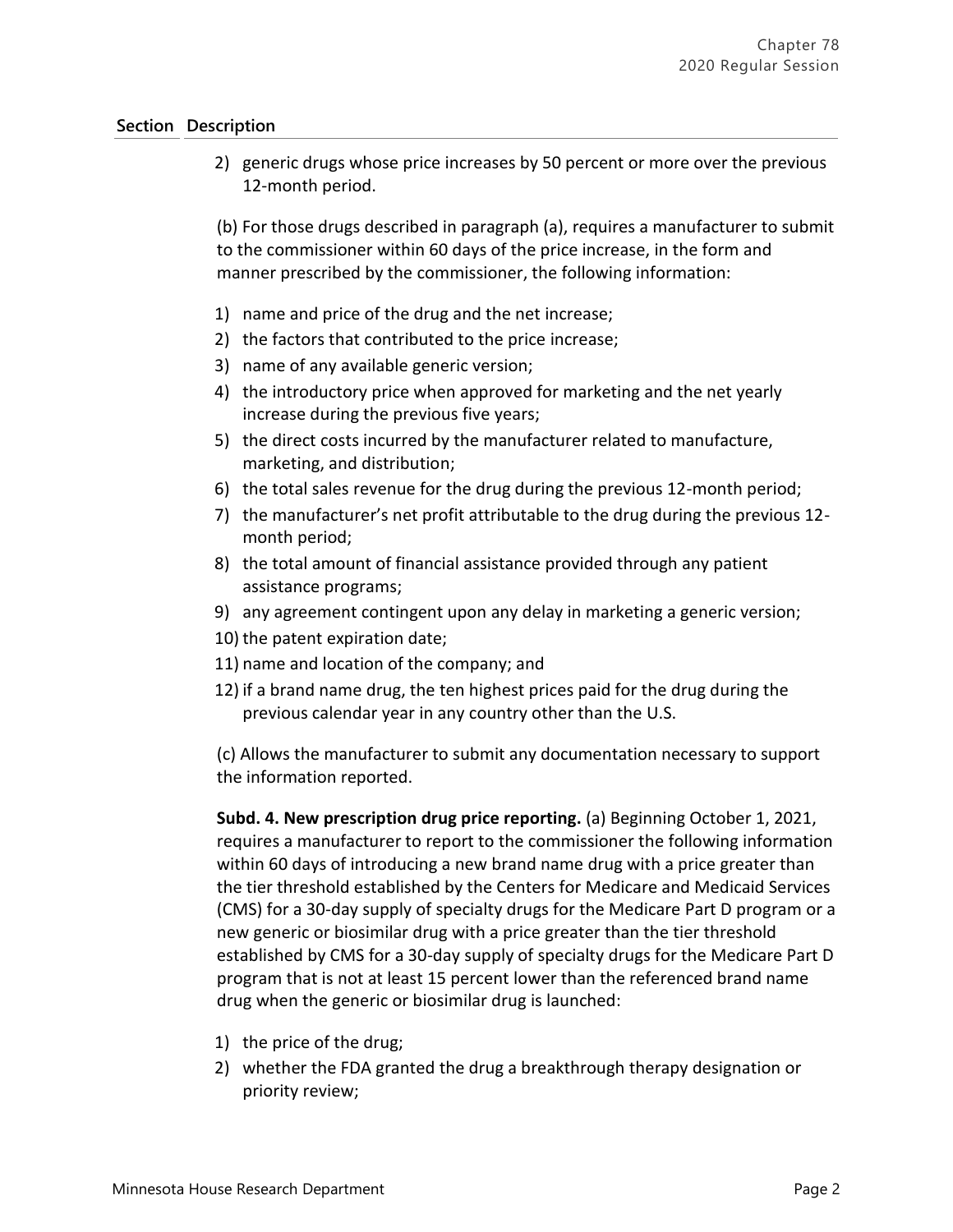- 3) direct costs incurred by the manufacturer related to manufacture, marketing, and distribution; and
- 4) the patent expiration date.

(b) Allows the manufacturer to submit documentation necessary to support the information reported.

**Subd. 5. Newly acquired prescription drug reporting.** (a) Beginning October 1, 2021, requires drug manufacturers to submit to the commissioner the information described in paragraph (b), for each newly acquired prescription drug priced \$100 or more for a 30-day supply or course of treatment lasting less than 30 days, for:

- 1) newly acquired brand name drugs whose price increases by 10 percent or more over the previous 12-month period or 16 percent or more over the previous 24-month period; and
- 2) newly acquired generic drugs whose price increases by 50 percent or more over the previous 12-month period.

(b) For those drugs described in paragraph (a), requires the acquiring manufacturer to submit to the commissioner within 60 days after beginning to sell the drug, in the form and manner prescribed by the commissioner, the following information:

- 1) the price of the drug at acquisition and in the prior calendar year;
- 2) name of the company from which the drug was acquired and related information;
- 3) year the drug was introduced and the price of the drug at the time of introduction;
- 4) the price of the drug for the previous five years;
- 5) any agreement contingent upon any delay in marketing a generic version; and
- 6) the patent expiration date.

(c) Allows the manufacturer to submit any documentation necessary to support the information reported.

**Subd. 6. Public posting of prescription drug price information.** (a) Requires the commissioner to post on the department web site a list of drugs reported under subdivisions 3, 4, and 5 and the manufacturers, and the information reported under those subdivisions. Allows the commissioner to contract with a private entity or consortium that satisfies the standards in section 62U.04, subdivision 6, to meet this requirement.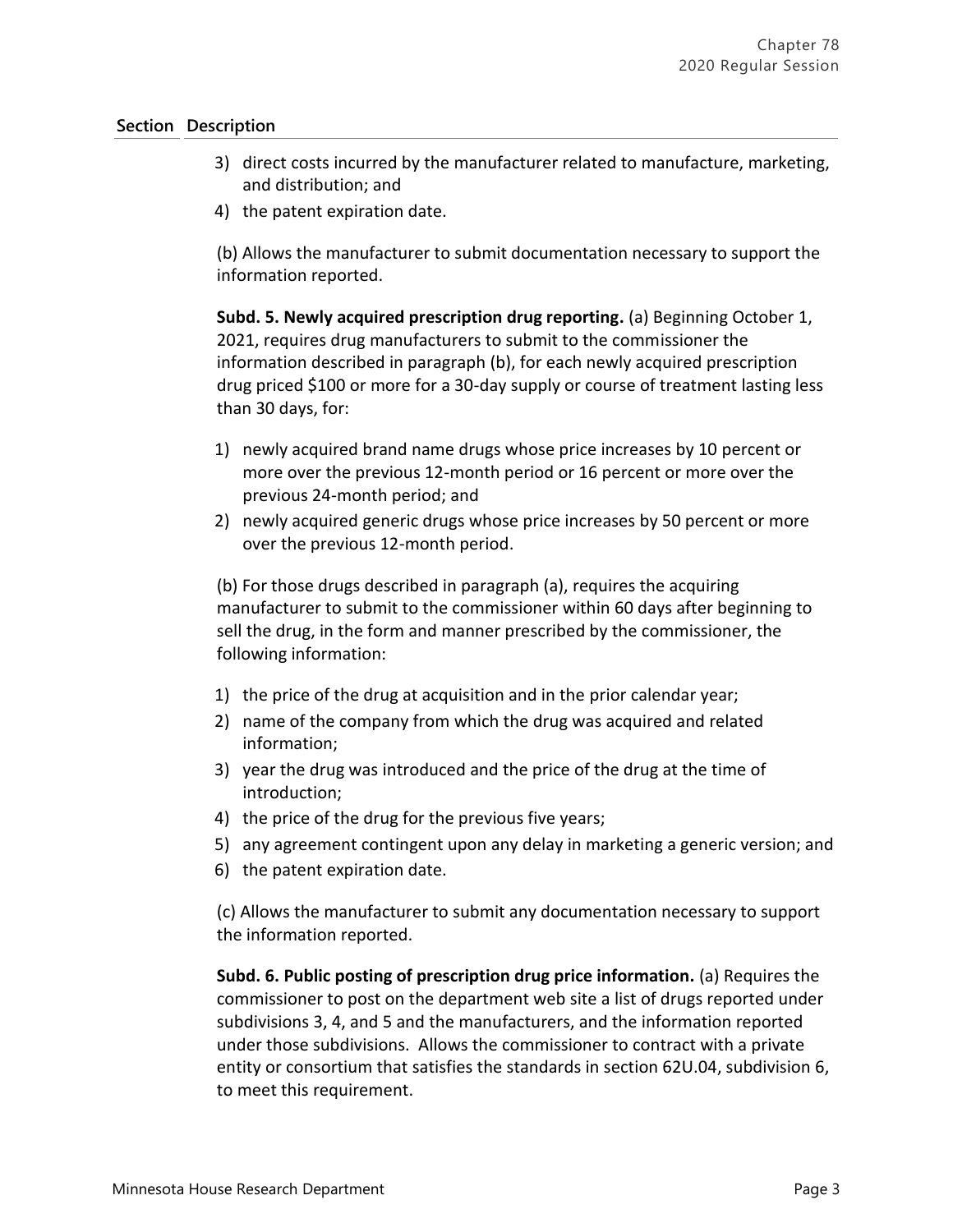(b) Requires the information to be published in an easy to read format and in a manner that identifies the information on a per-drug basis. Prohibits aggregation that prevents the identification of a drug.

(c) Prohibits the commissioner or the entity under contract from posting information that is not public data or is trade secret information, and specifies related procedures.

(d) Requires the commissioner to post a report on information withheld and the basis for withholding the information.

**Subd. 7. Consultation.** (a) Allows the commissioner to consult with a private entity or consortium that satisfies the requirements of section 62U.04, subdivision 6, the University of Minnesota, or the commissioner of commerce, on the form and format of information posted and other implementation issues.

(b) Allows the commissioner to consult with representatives of manufacturers to establish a standard reporting format and to use existing reporting methodologies.

**Subd. 8. Enforcement and penalties.** (a) Provides that a manufacturer may be subject to a civil penalty for failing to submit timely reports or notices, failing to provide information, or providing inaccurate or incomplete information.

(b) Directs the commissioner to adopt a schedule of civil penalties, not to exceed \$10,000 per day, based on the severity of each violation.

(c) Requires the commissioner to impose civil penalties as provided in section 144.99, subdivision 4 (general health department procedures for administrative penalties).

(d) Allows the commission to remit or mitigate civil penalties.

(e) Requires penalties collected to be deposited in the health care access fund.

**Subd. 9. Legislative report.** By January 15, 2022, and annually each January 15 thereafter, requires the commissioner to report to the legislature on implementation, including the effectiveness of addressing goals related to promoting transparency in pricing, enhancing understanding of spending trends, and assisting in management of pharmaceutical costs. Requires the report to include a summary of the information submitted by manufacturers under subdivisions 3, 4, and 5.